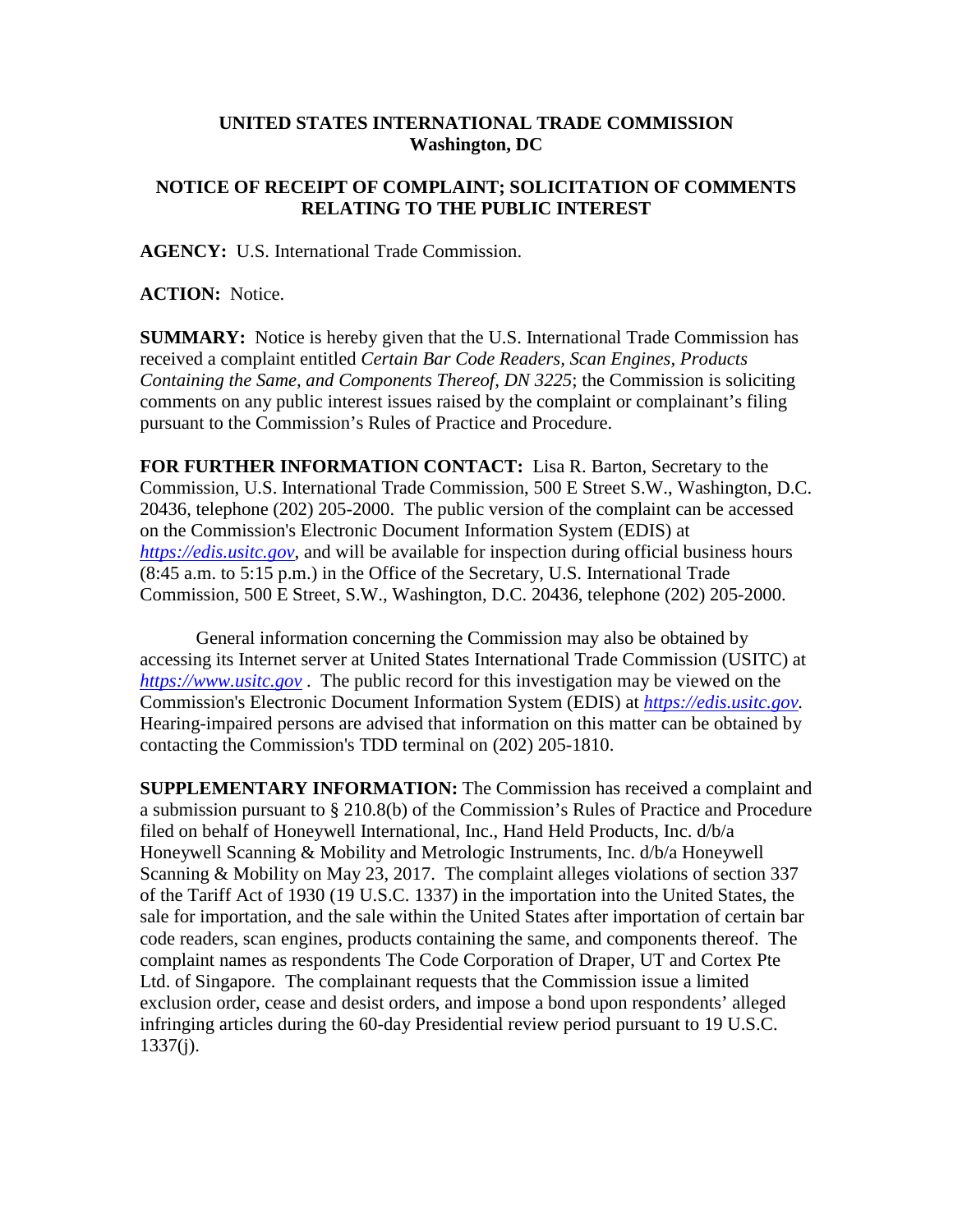Proposed respondents, other interested parties, and members of the public are invited to file comments, not to exceed five (5) pages in length, inclusive of attachments, on any public interest issues raised by the complaint or § 210.8(b) filing. Comments should address whether issuance of the relief specifically requested by the complainant in this investigation would affect the public health and welfare in the United States, competitive conditions in the United States economy, the production of like or directly competitive articles in the United States, or United States consumers.

In particular, the Commission is interested in comments that:

- (i) explain how the articles potentially subject to the requested remedial orders are used in the United States;
- (ii) identify any public health, safety, or welfare concerns in the United States relating to the requested remedial orders;
- (iii) identify like or directly competitive articles that complainant, its licensees, or third parties make in the United States which could replace the subject articles if they were to be excluded;
- (iv) indicate whether complainant, complainant's licensees, and/or third party suppliers have the capacity to replace the volume of articles potentially subject to the requested exclusion order and/or a cease and desist order within a commercially reasonable time; and
- (v) explain how the requested remedial orders would impact United States consumers.

Written submissions must be filed no later than by close of business, eight calendar days after the date of publication of this notice in the *Federal Register*. There will be further opportunities for comment on the public interest after the issuance of any final initial determination in this investigation.

Persons filing written submissions must file the original document electronically on or before the deadlines stated above and submit 8 true paper copies to the Office of the Secretary by noon the next day pursuant to  $\S 210.4(f)$  of the Commission's Rules of Practice and Procedure (19 CFR 210.4(f)). Submissions should refer to the docket number ("Docket No. 3225") in a prominent place on the cover page and/or the first page. (*See* Handbook for [Electronic Filing Procedures](https://www.usitc.gov/documents/handbook_on_filing_procedures.pdf), *Electronic Filing Procedures*<sup>[1](#page-1-0)</sup>). Persons with questions regarding filing should contact the Secretary (202-205-2000).

Any person desiring to submit a document to the Commission in confidence must request confidential treatment. All such requests should be directed to the Secretary to the Commission and must include a full statement of the reasons why the Commission

 $\overline{a}$ 

<span id="page-1-0"></span><sup>1</sup> Handbook for Electronic Filing Procedures: *[https://www.usitc.gov/documents/handbook\\_on\\_filing\\_procedures.pdf](https://www.usitc.gov/documents/handbook_on_filing_procedures.pdf)*